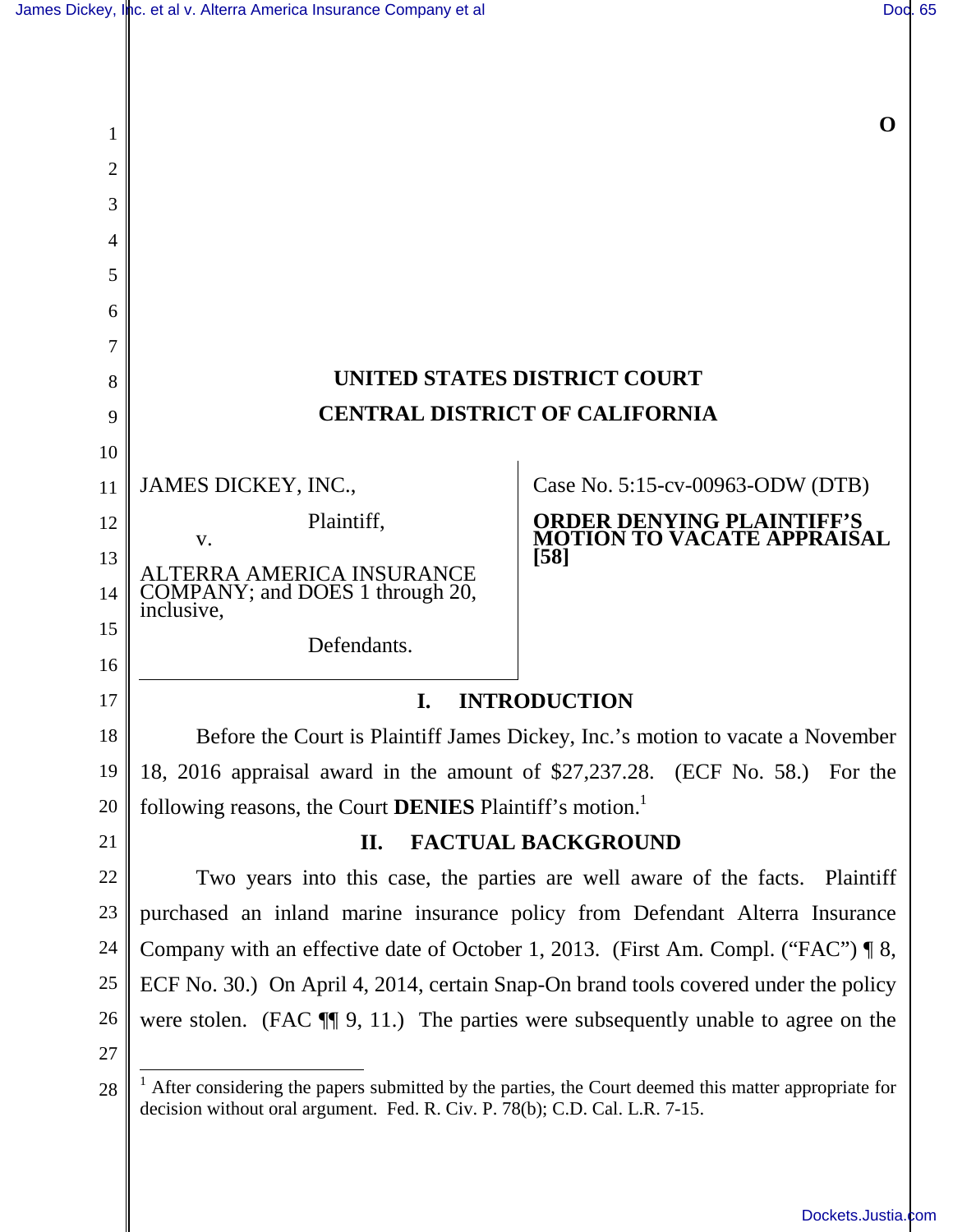value of the stolen tools, and thus Defendant moved to compel an appraisal under the policy. (*See* Mot., ECF No. 32; Policy 12, ECF No. 16-5.) The Court granted Defendant's motion after Plaintiff failed to timely oppose it. (Order 2, ECF No. 35.)

The appraisal provision in the relevant policy calls for each party to nominate an appraiser and then for the appraisers to agree on an "impartial umpire." (Policy 12.) At that point, the two appraisers each render their appraisal. (*Id.*) If the appraisers' proposed awards do not match, the umpire steps in. (*Id.*) When the umpire and one of the parties' appraisers agree on an award in writing, the award becomes final. (*Id.*)

10 11 12 13 14 15 16 17 18 Plaintiff nominated Eugene Twarowski as its appraiser and Defendant nominated David Smith. (Smith Decl.  $\P\P$  2–3, ECF No. 62-12; McCarthy Decl.  $\P$  2, ECF No. 62-13.) Sometime in mid-July, the parties' appraisers agreed that Bo McCarthy would serve as umpire. (Smith Decl. ¶ 5.) On September 12, 2016, McCarthy provided the parties with a disclosure statement indicating that he had worked with Twarowski on an appraisal approximately five years prior; Twarowski had served as the public adjuster<sup>2</sup> and he (McCarthy) had served as "[a]ppraiser for the [i]nsurance company." (McCarthy Decl. ¶¶ 3–5; Twarowski Decl., Ex. B, ECF No. 58-1.)

19 20 21 22 23 24 25 26 On October 20, 2016, the appraisers formally recognized that McCarthy's services would be necessary after they conferred and could not reach an agreement on the value of the tools. (Smith Decl. ¶ 9.) On November 7, 2016, the appraisers held a conference call with McCarthy during which McCarthy proposed that they set up an in-person meeting to review the record and further discuss the contested issues. (Smith Decl. ¶ 10.) Later that night, Twarowski sent an email to Smith and McCarthy suggesting dates for the meeting and making them aware that he might bring a witness. (Twarowoski Decl., Ex. D.) In response, McCarthy sent an email to both

27

 $\overline{a}$ 

1

2

3

4

5

6

7

8

9

<sup>28</sup>  <sup>2</sup> McCarthy actually wrote that Twarowski was the "Owner's Appraiser" but later noted that this was incorrect—Twarowski was the public adjuster. (McCarthy Decl. ¶ 5.)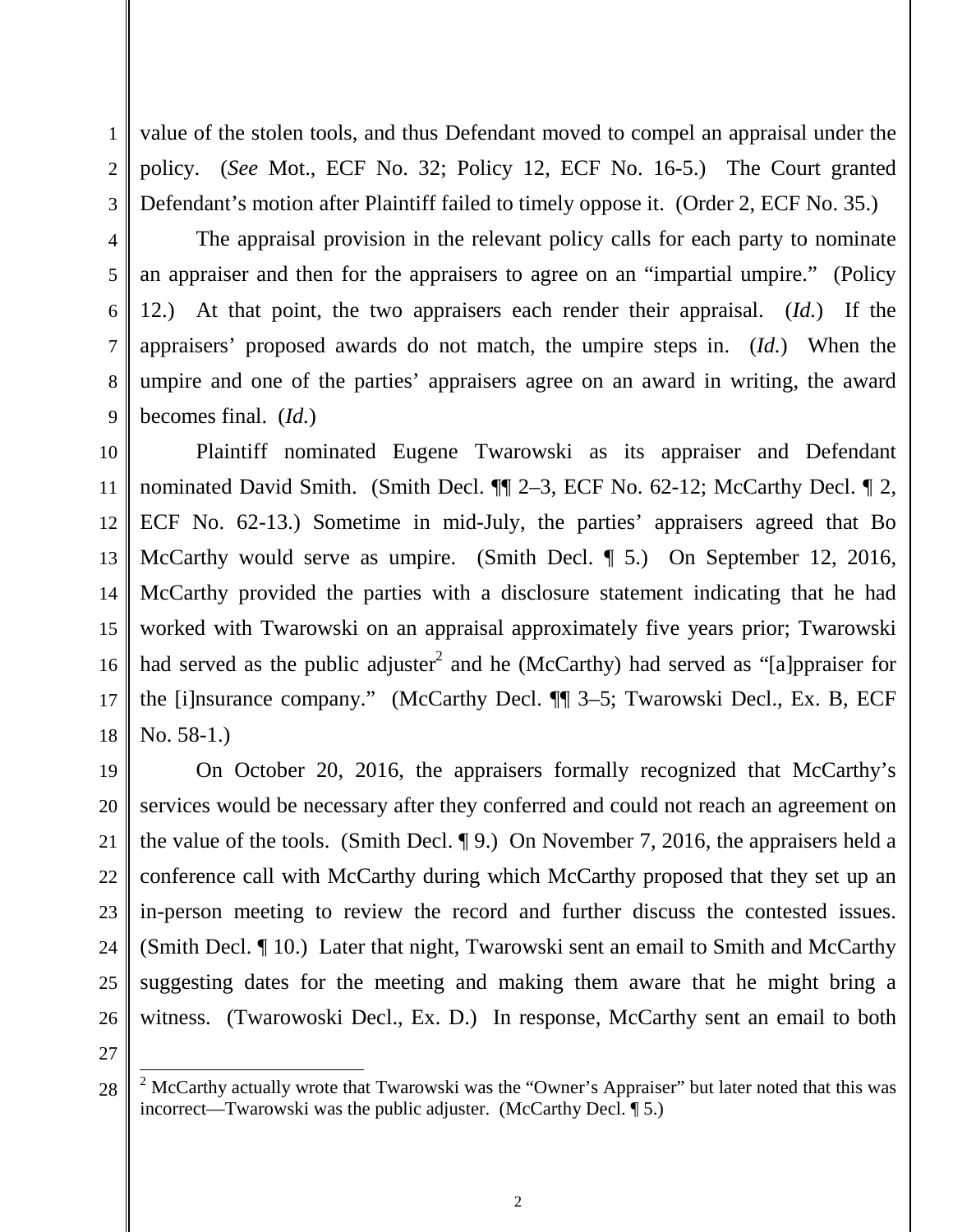1

2

parties' appraisers indicating that he would expect them to "put on witnesses or bring any documents that strengthen [their] position" to the meeting. (*Id.*)

On November 14, 2016, Defendant's attorney wrote a letter to Twarowski, Smith, McCarthy, and Plaintiff's attorney requesting that Plaintiff identify any witness it intended to bring to the meeting and provide a "detailed explanation" of what topics the witness intended to discuss. (Twarowski Decl., Ex. F.) On November 15, 2016, Twarowski wrote an email to Smith, McCarthy, and Defendant's attorney indicating that he would not be bringing any witness to the meeting. (Twarowski Email, ECF No. 62-5 ("I am not calling any witness to testify at the panel meeting.").)

On November 17, 2016, the appraisers and McCarthy met to discuss the competing appraisals. (McCarthy Decl. ¶ 7.) Both sides presented their positions: Defendant's appraiser argued that depreciation should be applied to the tools and Plaintiff's appraiser argued that depreciation should not be applied to the tools. (*Id.*) McCarthy agreed with Defendant's appraiser that some measure of depreciation should be applied to the tools. (*Id.* ¶ 8.) At that point, Plaintiff's appraiser requested the meeting be "adjourned so that he could have more time to gather additional evidence" about "how Snap On prices had risen year over year." (Twarowski Decl. ¶ 11.) McCarthy denied Twarowski's request for what amounted to a continuance, informing Twarowski that the meeting would not be adjourned and that the appraisal would be completed "that day." (McCarthy Decl. 19.) Taking into account the tools' allegedly excellent condition, McCarthy determined that they should be depreciated at a rate of two percent per year, for a total of 14 percent depreciation. (*Id.* ¶ 8.) Accordingly, he reduced the total value of the tools by 14 percent for a final award of \$27,237.28. (Award, ECF No. 62-8.)

26 27 On November 18, 2016, McCarthy and Smith signed an "Appraisal of Insurance Claim Award Form" finalizing the \$27,237.28 award. (*Id.*) Plaintiff provided Defendant with a copy of the finalized award on November 28, 2016, via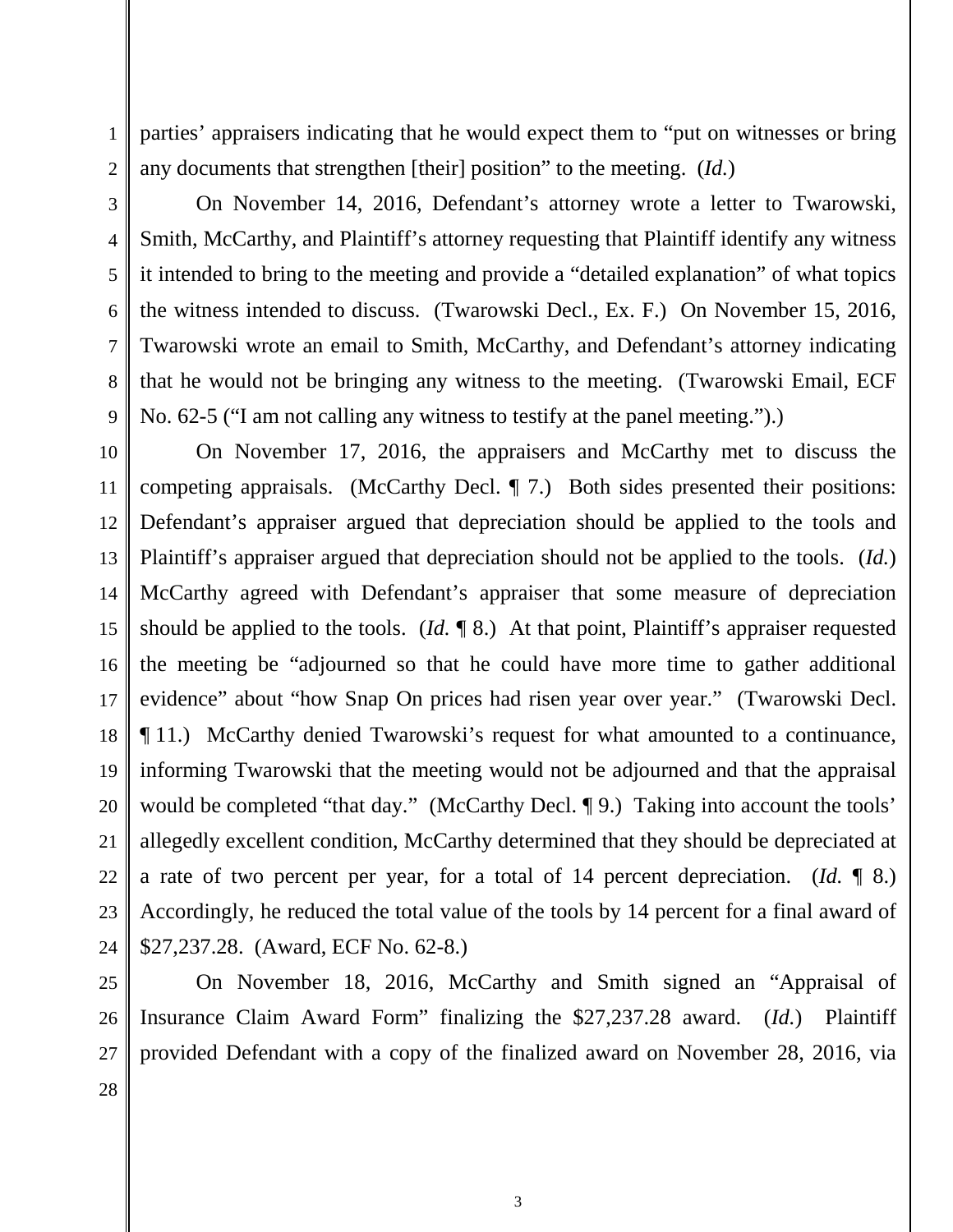email. (*Id.*) Defendant satisfied the award in full on December 7, 2016. (Hellenkamp Decl. ¶ 16, ECF No. 62-14.)

3 5 6 7 9 10 12 13 On June 2, 2017, Plaintiff filed a motion to vacate the appraisal award. (Mot., ECF No. 58.) Plaintiff asserts that McCarthy failed to disclose his previous relationship with the law firm Morris, Polich, and Purdy LLP ("MPP") that represents Defendant in this matter. (*Id.* at 4.) Plaintiff asserts that this relationship biased McCarthy, causing him to disallow the presentation of its witness and to deny its request for a continuance. (Mot. 5–6; Reply 3, ECF No. 63.) To support this claim, Plaintiff submits a declaration from Twarowski indicating that, "During discussions of the panel on November 17, 2016, umpire Bo McCarthy acknowledged in my presence that he had in the past done work for the Morris Polich firm . . . . Bo McCarthy had not previously disclosed his relationship with the Morris Polich firm." (*See* Twarowski Decl. ¶ 10.)

14 The "work" Twarowski references is a 2010 appraisal between "Dr. and Mrs. Kramer" and Allstate Insurance Company ("the Kramer appraisal"). (Henry Decl. 12, ECF No. 58-2.) In that appraisal, McCarthy served as Allstate's appraiser, Stephen Huchting—who at that time worked for MPP—served as counsel for Allstate, and Twarowski served as the public adjuster.<sup>3</sup> (*Id.*  $\parallel$  3; McCarthy Decl.  $\parallel$  5.) As noted above, McCarthy disclosed the fact that he worked on this case with Twarowski; however, he did not disclose MPP's involvement in the case.

## **III. DISCUSSION**

1

2

4

8

11

## **A. Whether California Law or the Federal Arbitration Act Governs**

As an initial matter, the parties dispute whether California law or the Federal Arbitration Act ("FAA") governs this motion. Plaintiff asserts that California law governs, while Defendant asserts that the FAA governs. (Opp'n 9, ECF No. 62; Reply 2.) Defendant is correct that the FAA governs this motion.

-

<sup>3</sup> Huchting left MPP at the end of 2015, well before the appraisal process got underway. (Hellenkamp Decl. ¶ 19.)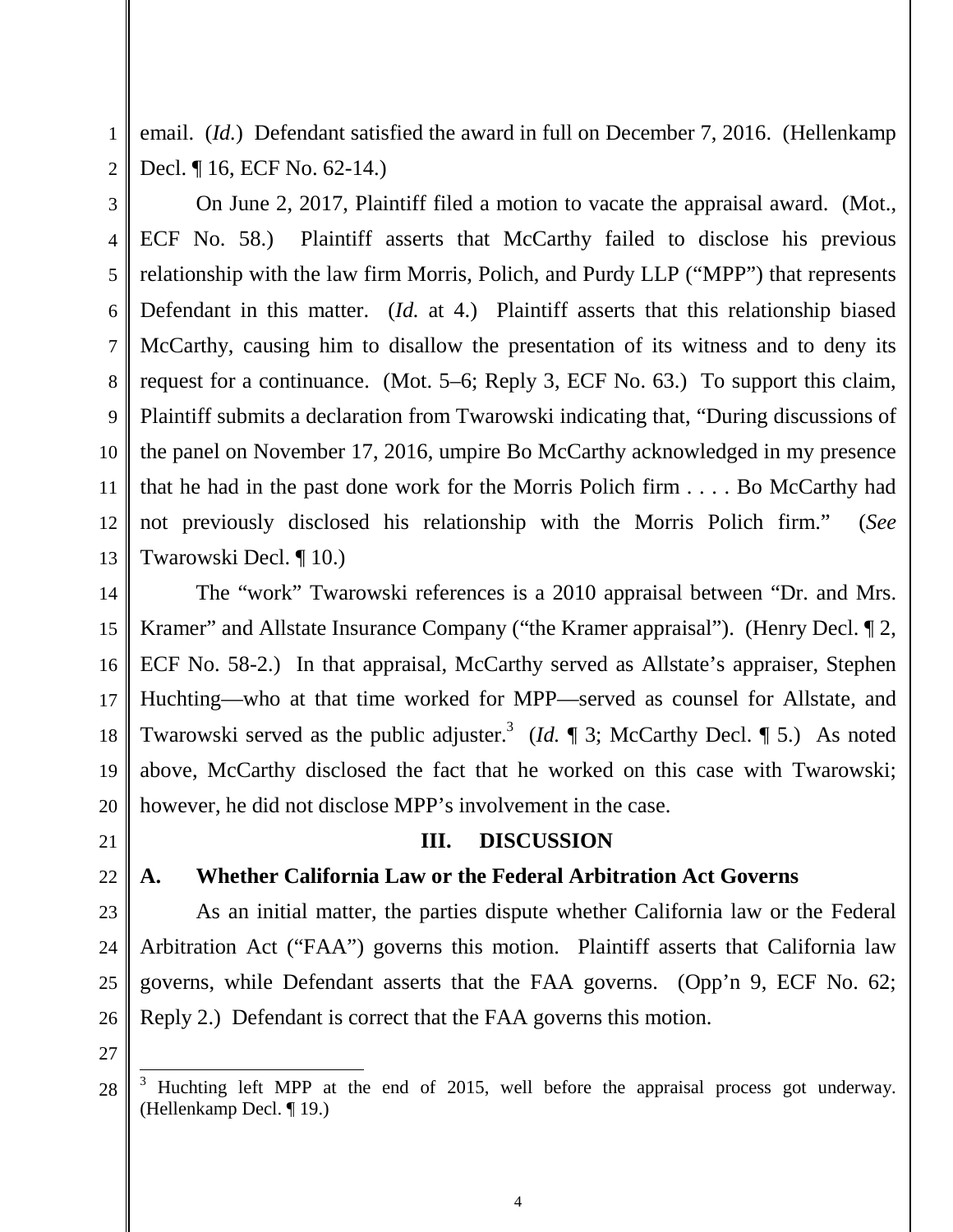1

Generally, the FAA governs where the relevant arbitration clause arises in a contract involving interstate commerce. 9 U.S.C. §§ 1, 2; *Mortensen v. Bresnan Commc'ns, LLC*, 722 F.3d 1151, 1157 (9th Cir. 2013). Insurance policies, like the one at issue here, involve interstate commerce. *Sir Taj Hotel, LLC v. Essex Ins. Co.*, No. LACV1307519JAKPJWX, 2016 WL 6645793, at \*3 (C.D. Cal. Feb. 3, 2016) (collecting cases). Therefore, the only remaining question is whether the policy's appraisal clause constitutes an arbitration clause as defined by the FAA.

Thirty years ago, in *Wasyl, Inc. v. First Boston Corp.*, 813 F.2d 1579, 1582 (9th Cir. 1987), the Ninth Circuit addressed the issue whether appraisals should be considered arbitrations and thus be subject to the FAA. There, the court indicated that the correct procedure for making such a determination is to examine the relevant state law, which in that case was (and in this case is) California law, to determine whether appraisals are the functional equivalent of arbitrations. *See A-1 A-Lectrician, Inc. v. Commonwealth Reit*, 943 F. Supp. 2d 1073, 1078 (D. Haw. 2013) (citing *Wasyl*, 813 F.2d at 1582). The court concluded that under California law, appraisal is the functional equivalent of arbitration. 813 F.2d at 1582. The court's reasoning was surprisingly simple: the definition of an arbitration "agreement" under California Code of Civil Procedure section 1280 expressly includes "appraisals and similar proceedings." *Id.* Having concluded that appraisals and arbitrations are functionally equivalent under California law, the court applied the FAA to analyze the appraisal at issue. *Id.*

*Wasyl* remains good law in this circuit. *A-1 A-Lectrician*, 943 F. Supp. 2d at 1079 n.2; *Portland Gen. Elec. Co. v. U.S. Bank Trust Nat. Ass'n as Tr. for Trust No. 1*, 218 F.3d 1085, 1089 (9th Cir. 2000) (applying *Wasyl*). Further, at least one court in this district recently applied the FAA to adjudicate a motion to vacate appraisal. *See Sir Taj*, 2016 WL 6645793, at \*5. As such, the Court applies the FAA.

///

///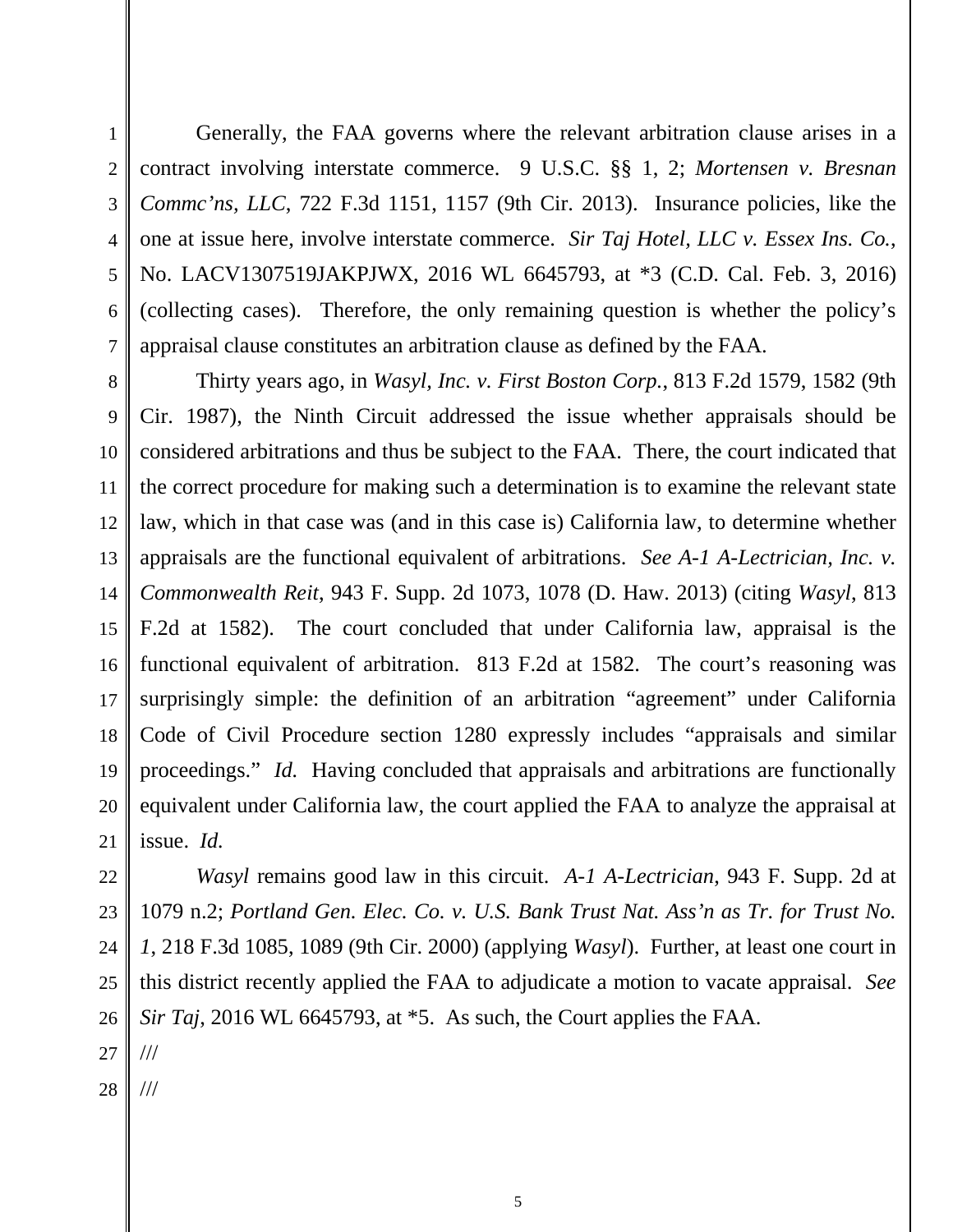#### **B. Whether the Motion is Timely**

Defendant argues that Plaintiff's motion is untimely under § 12 of the FAA, 9 U.S.C. § 12. Section 12 provides, in relevant part, that "[n]otice of a motion to vacate, modify, or correct an award must be served upon the adverse party or his attorney within three months after the award is filed or delivered." In this case, the award was delivered by email on November 28, 2016. Therefore, any motion to vacate the award was due on or before February 28, 2017. Plaintiff submitted the instant motion on June 2, 2016, more than three months after the statutory deadline. As such, Plaintiff's motion is untimely and must be denied unless one or more tolling principle applies.

The Ninth Circuit recently held that tolling principles apply to § 12 of the FAA. *Move, Inc. v. Citigroup Glob. Markets, Inc.*, 840 F.3d 1152, 1156 (9th Cir. 2016). However, tolling is not warranted here. First, Plaintiff has not presented any evidence suggesting that he was prevented by inequitable circumstances from filing before the statutory deadline. Second, Plaintiff's appraiser, Twarowski, clearly and unequivocally indicates in his declaration that he discovered McCarthy's nondisclosure at the parties' November 17, 2016 meeting, months before the statutory deadline. (Twarowski Decl. ¶ 11.) In sum, the Court finds that tolling principles do not apply to this case and that Plaintiff, a represented and sophisticated party, should not be allowed to avoid the statutory deadline imposed by § 12 of the FAA. Accordingly, Plaintiff's motion is time barred. $4$ 

<sup>28</sup>  <sup>4</sup> The result would be the same under California law. In California, motions to vacate an appraisal must be filed within "100 days after the date of service of a signed copy of the award upon the petitioning party." *See* Cal. Code Civ. Pro. §§ 1280, 1288; *see also Louise Gardens of Encino Homeowners' Ass'n, Inc. v. Truck Ins. Exch., Inc.*, 82 Cal. App. 4th 648, 661 (2000) (affirming the trial court's decision denying a motion to vacate appraisal filed after the § 1288 deadline). Applying California's 100-day rule, Plaintiff's motion was due on March 8, 2017, still some three months before Plaintiff's June 2, 2017 filing. It is also worth noting that McCarthy would not have been required to disclose his prior dealings with MPP under California law. Disclosure is required only where the award in the previous case was "rendered within five years prior to the date of the proposed nomination or appointment [of the appraiser/arbitrator]." *See* Cal. Civ. Pro. § 1281.9. The Kramer appraisal concluded on June 13, 2011, when "the award was rendered," and McCarthy was not nominated or appointed in this matter until at least July 2016, over five years later. (Henry Decl.  $\P$  4; Smith Decl.  $\P$  5.) 1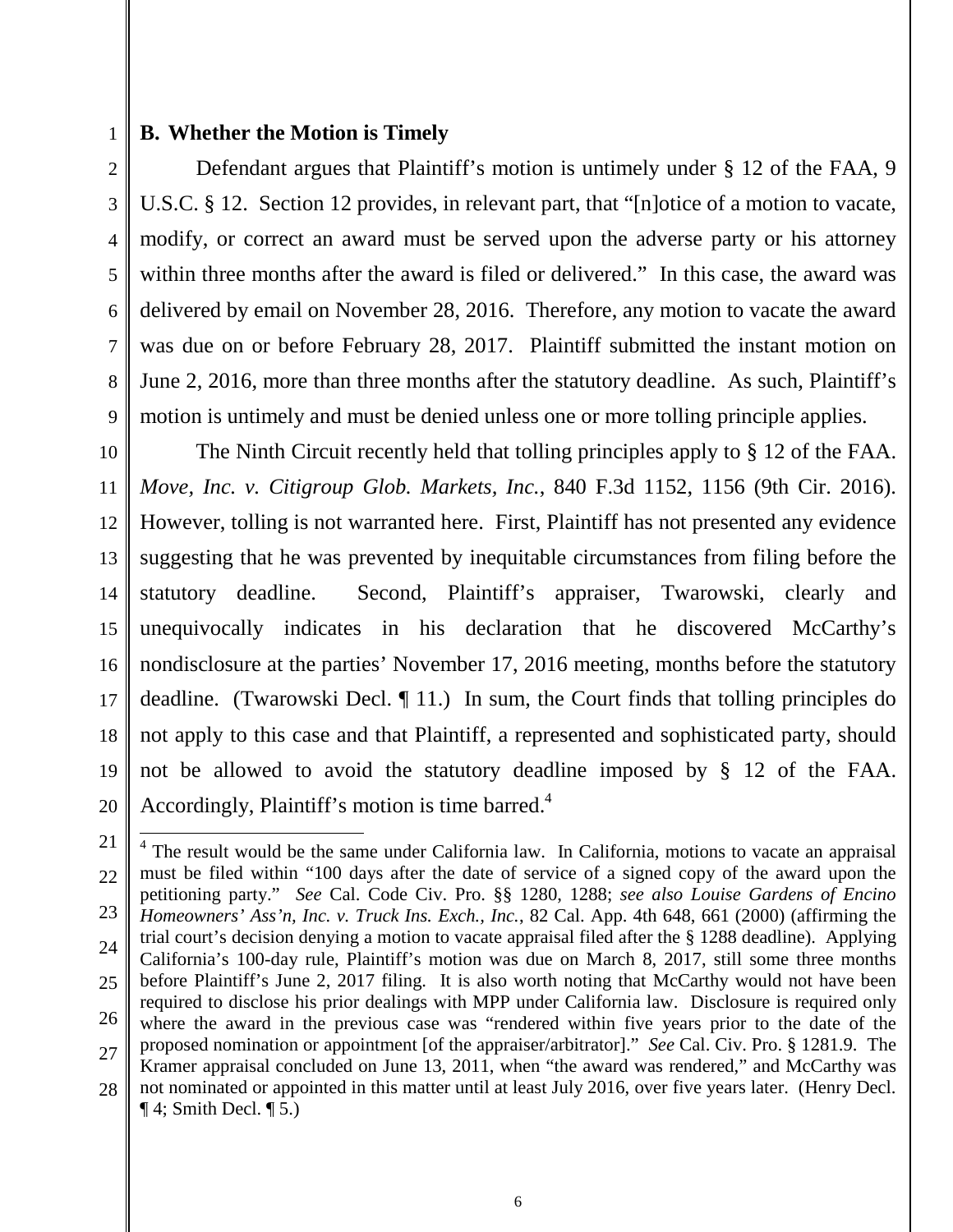# **C. Plaintiff's Motion Fails to Allege a Ground For Vacatur Under 9 U.S.C. § 10(a)**

Beyond denying Plaintiff's motion as untimely, the Court would alternatively deny Plaintiff's motion because it does not sufficiently allege a ground for vacatur under 9 U.S.C. § 10(a). Section 10 provides four grounds for vacatur: (1) where the award was procured by corruption, fraud, or undue means; (2) where there was evident partiality or corruption in the arbitrators, or either of them; (3) where the arbitrators were guilty of misconduct in refusing to postpone the hearing, upon sufficient cause shown, or in refusing to hear evidence pertinent and material to the controversy; or of any other misbehavior by which the rights of any party have been prejudiced; or (4) where the arbitrators exceeded their powers, or so imperfectly executed them that a mutual, final, and definite award upon the subject matter submitted was not made. Of the four grounds, only grounds two and three appear to be implicated here.

To establish "evident partiality," the party moving to vacate must put forth "specific facts" showing that the appraiser "failed to disclose to the parties information that creates a reasonable impression of bias" or, in the alternative, that the appraiser was actually biased against it. *Lagstein v. Certain Underwriters at Lloyd's, London*, 607 F.3d 634, 645–46 (9th Cir. 2010); *see also Carlini Enters., Inc. v. Paul Yaffe Design, Inc.*, No. 813CV01671ODWRNBX, 2016 WL 4374940, at \*3 (C.D. Cal. Aug. 12, 2016).

Plaintiff alleges facts going to both theories of "evident partiality." The Court first examines Plaintiff's claim as one involving non-disclosure. As both parties more or less acknowledge, McCarthy failed to adequately disclose his previous work with MPP before the panel's November 17, 2016 meeting. Courts have recognized that an appraiser/arbitrator's previous work for one of the parties "may" provide the "impression of bias" required to vacate an award. Nonetheless, courts have generally vacated awards based on "an impression of bias" only where the previous work was

1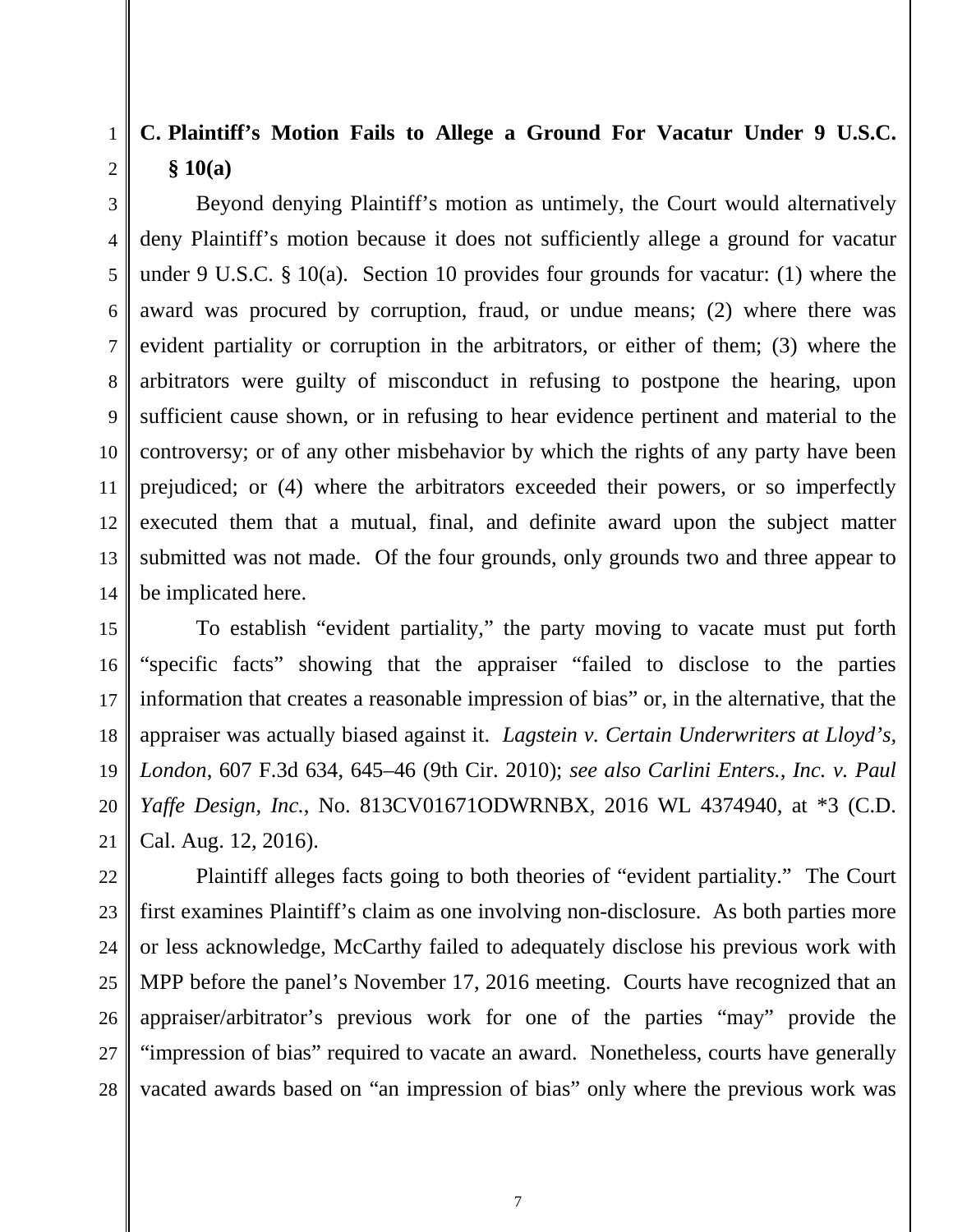1 2 3 4 5 6 7 8 9 10 11 12 13 14 15 substantial, ongoing, and for one of the parties. In other words, not the circumstances present here, where the previous work involved a single appraisal five years ago for the party's law firm. *See*, *e.g*, *Commonwealth Coatings Corp. v. Cont'l Cas. Co.*, 393 U.S. 145, 146, 149 (1968) (determining that the "evident partiality standard" was satisfied where a neutral arbitrator in a dispute between a contractor and subcontractor failed to disclose that he had past dealings with the contractor over a period of four or five years); *Schmitz v. Zilveti*, 20 F.3d 1043, 1044, 1049 (9th Cir. 1994) (vacating an award based on "evident partiality" where the arbitrator's law firm had represented the parent company of a party "in at least nineteen cases during a period of 35 years[,] the most recent representation end[ing] approximately 21 months before [the] arbitration was submitted"). The Court finds that the connection alleged is too distant, too attenuated, and too insubstantial to create the necessary "impression of bias." *New Regency Prods., Inc. v. Nippon Herald Films, Inc.*, 501 F.3d 1101, 1110 (9th Cir. 2007) ("courts have rejected claims of evident partiality based on long past, attenuated, or insubstantial connections between a party and an arbitrator").

16 17 18 19 20 21 22 23 24 25 Plaintiff also alleges that McCarthy showed actual bias in his decisions to disallow the testimony of its witness and to deny its requested continuance.<sup>5</sup> To begin, the evidence is clear that Plaintiff voluntarily withdrew its witness on November 15, 2016, in advance of the panel's meeting. (Twarowski Email, ECF No. 62-5.) Plaintiff has not pointed to any evidence suggesting that McCarthy kept the witness from testifying, or did so with an improper motive. *See U.S. Life Ins. Co. v. Superior Nat. Ins. Co.*, 591 F.3d 1167, 1175 (9th Cir. 2010) (noting that appraisers/arbitrators have "wide discretion" to "exclude evidence, how and when they see fit"); *United Paperworkers Int'l Union, AFL–CIO v. Misco, Inc.*, 484 U.S. 29, 40 (1987) (explaining that an appraiser/arbitrator's refusal to hear evidence must

26 27

28

 $\overline{a}$ 

<sup>5</sup> Due to the nature of the alleged bias, the Court need not separately analyze the other possible ground for vacatur,  $9 \text{ U.S.C. } § 10(a)(3)$ .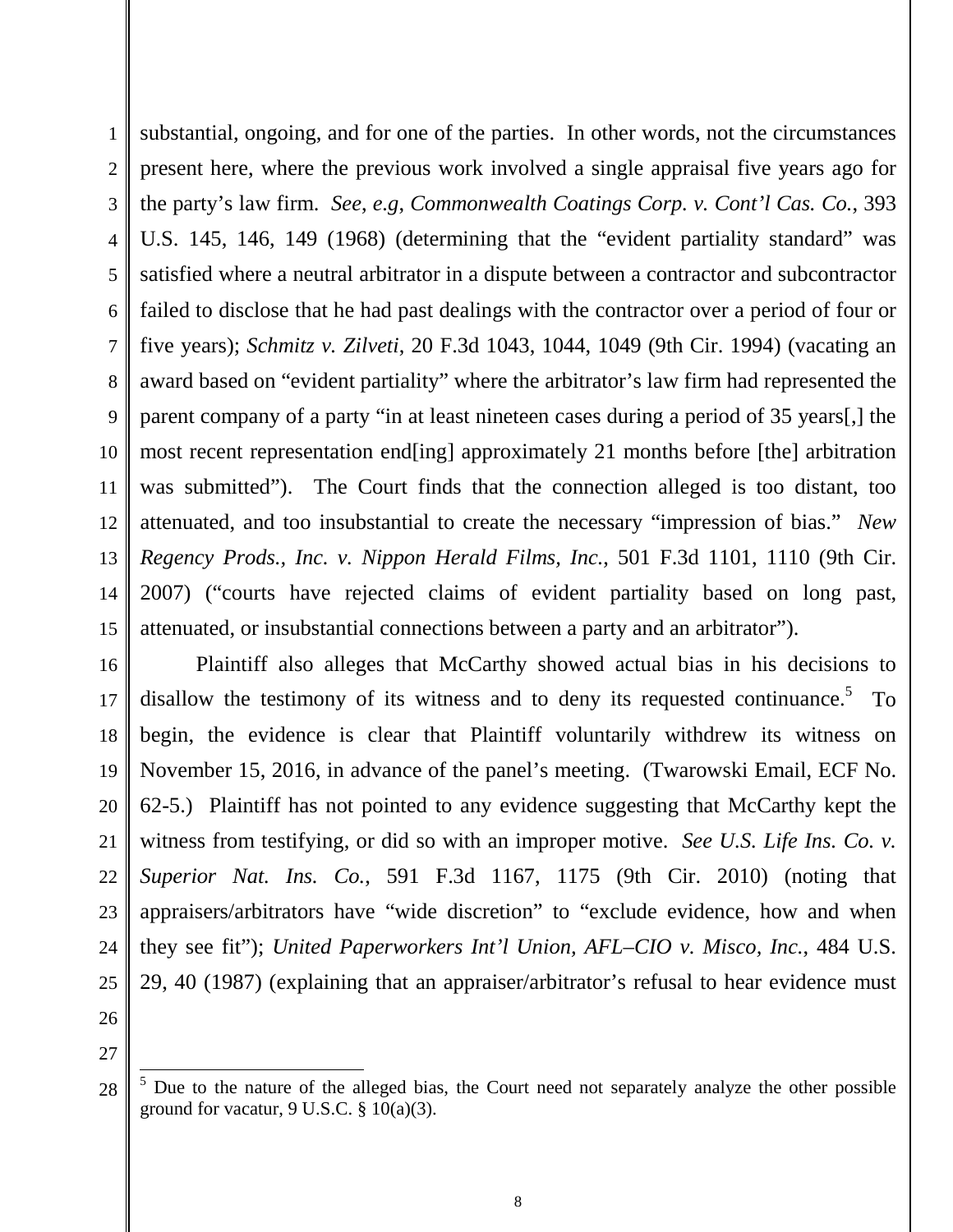be the result of "bad faith or be so gross as to amount to affirmative misconduct" to warrant vacatur).

3 4 5 6 7 8 9 10 11 12 13 14 15 16 17 18 19 20 21 22 Plaintiff next alleges that McCarthy showed actual bias when he denied Plaintiff a continuance. At the time of the November 17, 2016 meeting, the parties had already been litigating this case, based almost entirely on the value of the stolen tools, for well over a year. As such, Plaintiff had ample time before the meeting to gather any and all information relating to the tools' value. Furthermore, Twarowski's declaration makes clear that he knew ahead of time that depreciation would be discussed at the meeting. (Twarowski Decl. ¶ 6 ("The appraisal panel had a telephonic conference wherein the umpire requested that the appraisers meet with the umpire 'in person' to discuss the issues *relative to depreciation*." (emphasis added)). In light of these facts, the Court finds that McCarthy's decision to deny the continuance was reasonable and does not amount to bias. *See Fordjour v. Washington Mut. Bank*, No. C 07-1446 MMC(PR), 2010 WL 2529093, at \*5 (N.D. Cal. June 18, 2010) ("The expeditious resolution of disputes requires that arbitrators be provided with broad discretion and great deference in their determinations of procedural adjournment requests." (citing *Bisoff v. King*, 154 F. Supp. 2d 630, 637 (S.D.N.Y. 2001))); *see also id.* ("if there exists a reasonable basis for the arbitrator's considered decision not to grant a postponement, no misconduct will be found" (citing *El– Dorado School Dist. # 15 v. Cont'l Cas. Co.*, 247 F.3d 843, 848 (8th Cir. 2001))). Therefore, the Court finds that Plaintiff's motion must alternatively be denied because it fails to adequately allege a ground for vacatur under 9 U.S.C. § 10(a).

23 ///

1

- 24 25 /// ///
- 26 ///
- 27 ///
- 28 ///